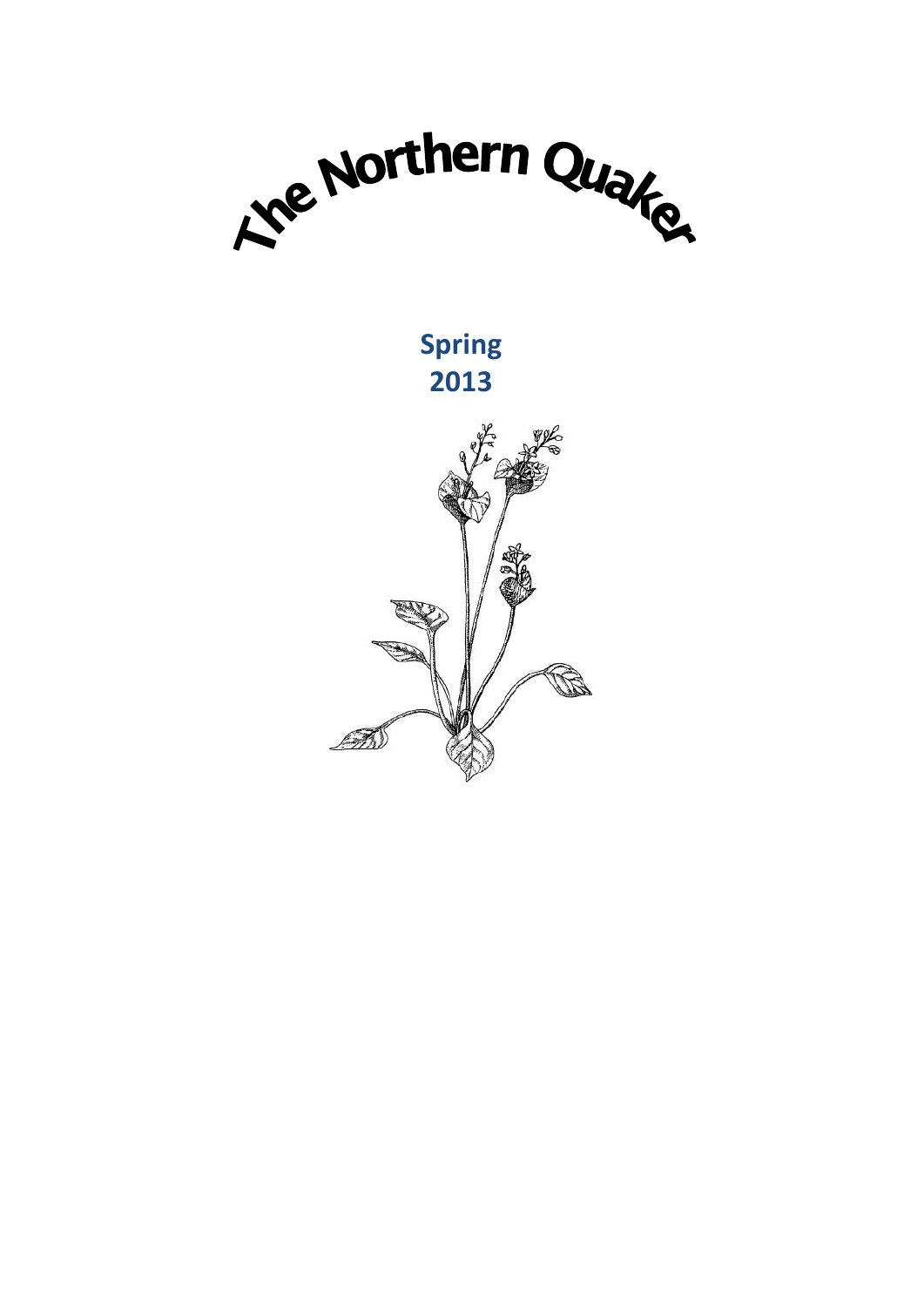## *Contents*

| Forthcoming events                          | page 1  |
|---------------------------------------------|---------|
| Comments & announcements                    | page 2  |
| Skye Friends' memorial                      | page 3  |
| Review: The Shoemaker's Wife                | page 5  |
| North Scotland Area Meeting February 2013   | page 5  |
| Area Business Meeting - a personal overview | page 8  |
| Meeting for Sufferings December 2012        | page 9  |
| Of nominations elders and overseers         | page 10 |
| Spiritual Beings?                           | page 11 |
| A Blessing for Death                        | page 12 |
| Why spirituality is important for prisoners | page 12 |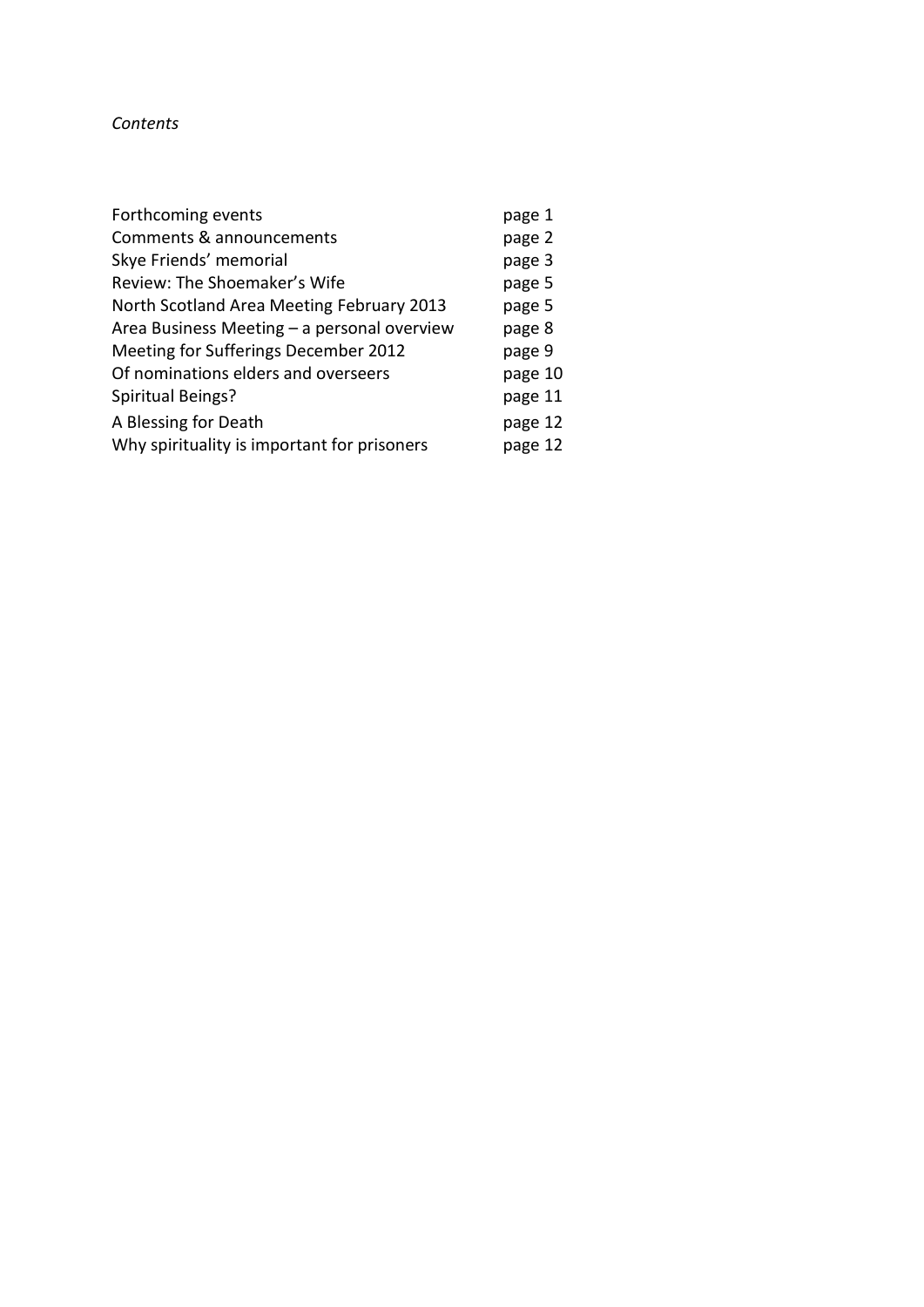#### **Forthcoming events**

#### **Area Meetings for 2013**

11 May: Caithness 23-25 August: Pluscarden (residential) 9 November: Inverness

### **General Meetings for Scotland in 2013**

June 15<sup>th</sup> Edinburgh September 7<sup>th</sup> Perth November 16/17th Aberdeen (residential)

The following online newsletters are available on the GM website: [http://www.quakerscotland.org](http://www.quakerscotland.org/)

Tayside Quaker West of Scotland Quaker News Northern Quaker Scottish Friend

*Remember North of Scotland Quaker Trust has funds for attendance at c*ourses and conferences. Check the Woodbrooke catalogue at [www.woodbrooke.org.uk](http://www.woodbrooke.org.uk/) *or tel. 0121 472 5171*

> Contributions will be most welcome to future issues of *The Northern Quaker*

*The deadline is two weeks after Area Meeting*

Please send contributions to:

Harry Horsley 11 Cottown of Balgownie Aberdeen AB23 8JQ Tel. 01224 706 989 Email [harry.horsley@uk.bp.com,](mailto:harry.horsley@uk.bp.com) [harrydhorsley@gmail.com](mailto:harrydhorsley@gmail.com)

© 2013 Religious Society of Friends (Quakers) North Scotland Area Meeting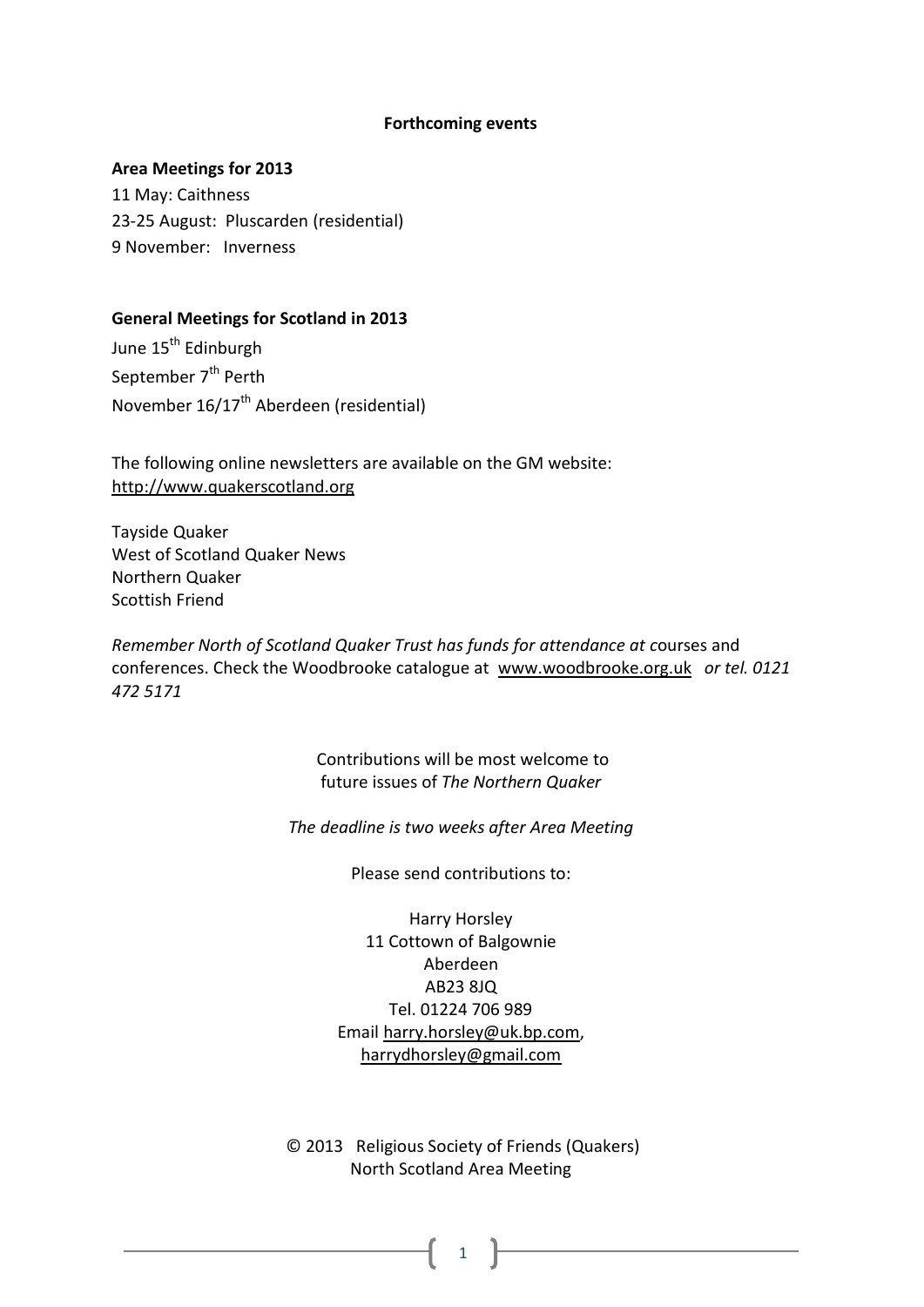# **Comments**

Welcome to the 2013 Spring edition of the Northern Quaker.

As in the Winter edition, we begin with a memorial to a departed friend, this from Skye Friends to the late Charlie Burrell.

The minutes of the North Scotland Area Business Meeting held in Aberdeen in February are followed by a personal reflection on the meeting from Juli Salt.

As well as reports from Meeting for Sufferings, we have several articles that Friends have kindly submitted, including from Roger Quinn a reflection on the nomination of elders and overseers. I hope you enjoy them.

The recent dispersal of prisoners from HMP Peterhead has meant our visits to the small group of attenders have come to a temporary halt. However, a short piece from PrisonerActionNet reminds us of the importance of spirituality for prisoners and ex-offenders. (Just to confuse you, this was included in the Winter *email* edition).

My copy tray has lots of space, so please don't be afraid to send contributions in any form to myself: Harry Horsley, 11 Cottown of Balgownie, Aberdeen AB23 8JQ Tel. 01224 706989 harry.horsley@uk.bp.com or harrydhorsley@gmail.com

# **Kindlers on the road**

Aberdeen Meeting are holding a Kindlers on the Road event on the  $1<sup>st</sup>$  June 2013 and have chosen the topic *Recognising God within us and around us*. This will be a full day event, and all are welcome. We are waiting for final details and will be circulating them as soon as they are known but people may wish to put the date in their diary in the meanwhile.

# **Scotland and Chile connection**

With reference to the enquiry in the Winter edition about the "Ovalle Worship Group" in Santiago, Chile, Philip Bryers kindly provided some information that it was set up by a Chilean refugee who came to Glasgow Meeting for about 12 years before returning to Chile. Some contact has been maintained and a group of Scottish Friends (including an Aberdeen Friend) have been supporting him for well over 10 years to support his work with children and young people at risk of getting pulled into the drugs trade. This information has been passed on to the Friends World Committee for Consultation (FWCC).

# **Northern Young Friends Summer Shindig**

Now is the time to be applying for a place at Summer Shindig, which takes place at Ackworth School, near Pontefract, from 27 July to 3 August. If you know anyone between the ages of 11 and 16 who might not have received information about it, contact Bronwen Currie (email scotfriends@gmail.com or 01496 850006) . Shindig welcomes youngsters from anywhere in the UK or further afield, and it doesn't matter at all if they have no direct connection with a Local Meeting.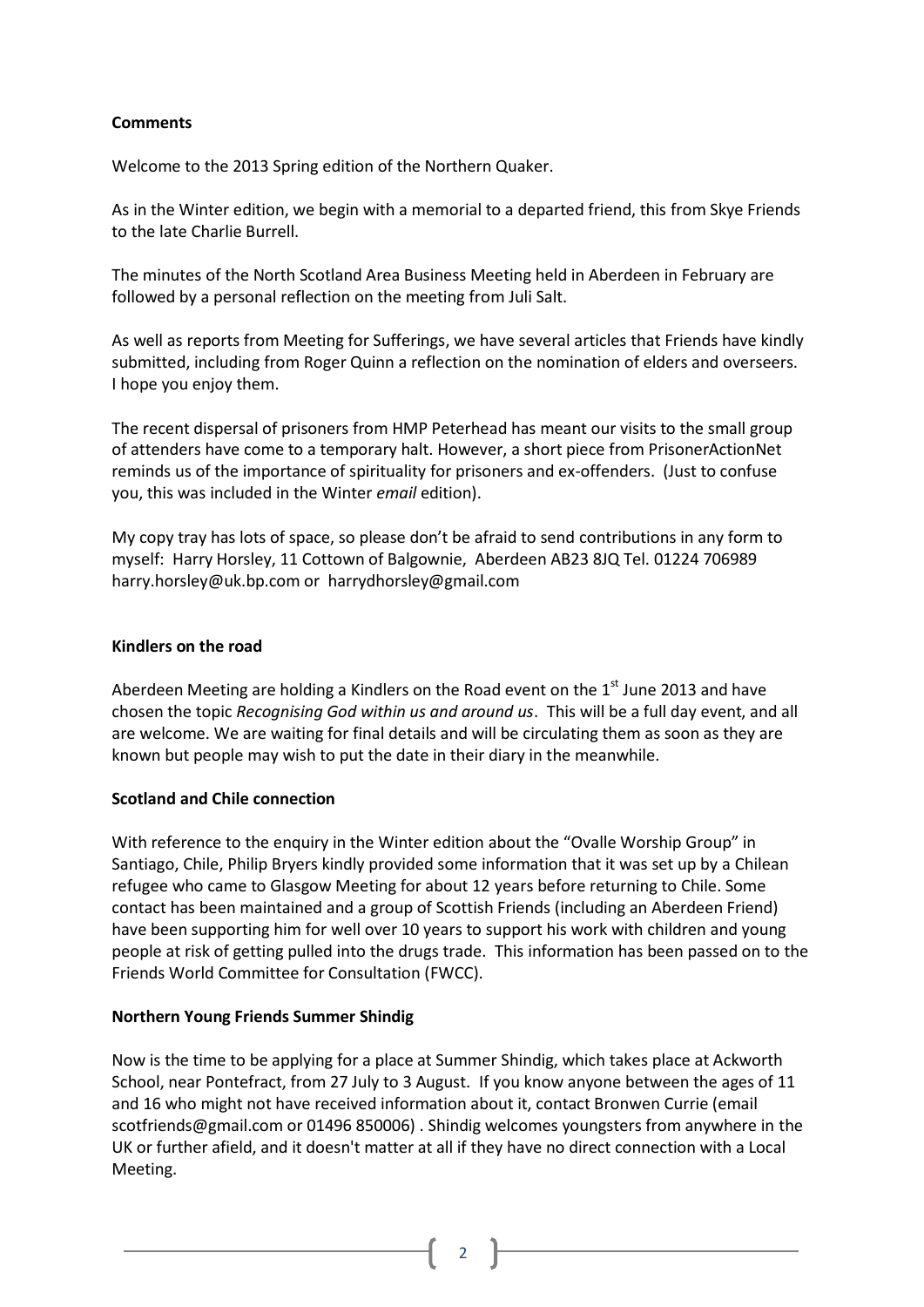This year a weekend is also being organised for 10-12 year-olds in Scotland, plus parent, to give them an opportunity to get to know each other and find out more about Shindig. This event will be held at Nethy Bridge from 31 May to 2 June, bookings are now being taken, and more information is available from Bronwen Currie (contact details as above) or Madeleine Harding (madinleith@yahoo.co.uk or 0131-556 6794) Bronwen Currie, Argyll & Islay LM

### **New Meeting for Worship**

A Meeting for Worship at Connel near Oban takes place  $1<sup>st</sup>$ ,  $3<sup>rd</sup>$  and  $4<sup>th</sup>$  Sundays of each month. Details will be posted on the AM website: www.quakerscotland.org/north

# **Alert for LMs-conman may be targeting Quaker Meetings**

A warning has been received from Central England Area Quakers in response to an incident in early February which resulted in a Dudley Friend being persuaded to part with a quite substantial sum of money on the basis of an appeal for help from a confidence trickster.

Dudley Friends were approached by a middle aged man, quite portly, wearing a flat cap, who spoke with a strong Northern Irish accent. What made him convincing, was that he appeared to know a lot about Quakers, peace campaigns in NI, the age profiles of meetings now and the decline in the numbers of Quaker meetings in the province. He talked about being part of a meeting in Portadown, NI.

The details of the scam point to him being a highly experienced and manipulative operator who may be tempted to repeat his ploy.

# **Skye Friends Memorial Meeting January 2013 for Cecil Percy Charles Burrell 1922 - 2012.**

We were delighted to welcome thirty visitors to a memorial Meeting for Worship at Portree, Isle of Skye, on Sunday 27<sup>th</sup> January 2013, to celebrate the life of Charlie Burrell who had been a regular attender at our small Meeting for many years.

A couple of weeks before it was a privilege to spend a morning with Marion & her granddaughter, Breagha, chatting about Charlie over a cup of freshly made coffee in front of a warm fire in their home of nearly fifty years. Charlie had often told us his stories as we drove to Meeting on Sunday mornings and it was clear that he had always been something of a free spirit, a frugal man who had a simple lifestyle, who lived according to his principles, and that as a young man he'd had some interesting experiences.

Charlie was born in Wallasey in Cheshire, near Birkenhead, across the Mersey from Liverpool, and was brought up with a brother and three sisters. His father was a telegraph engineer and his mother taught the piano. His grandfather had been aboard the ship that laid the telegraph cable under the sea for the first Trans Atlantic telephone link. Interestingly this early fascination in radio and communications has continued through the generations and now Rob, Charlie's son, continues this trend, working for the MoD in communications.

He inherited his mother's musicality and having begun to learn the piano, Charlie took lessons on the fiddle and became a competent player, until he cut a tendon in his hand and could no longer manage the fingering. He also loved singing: he had a good bass voice and sang in a local choir some years ago.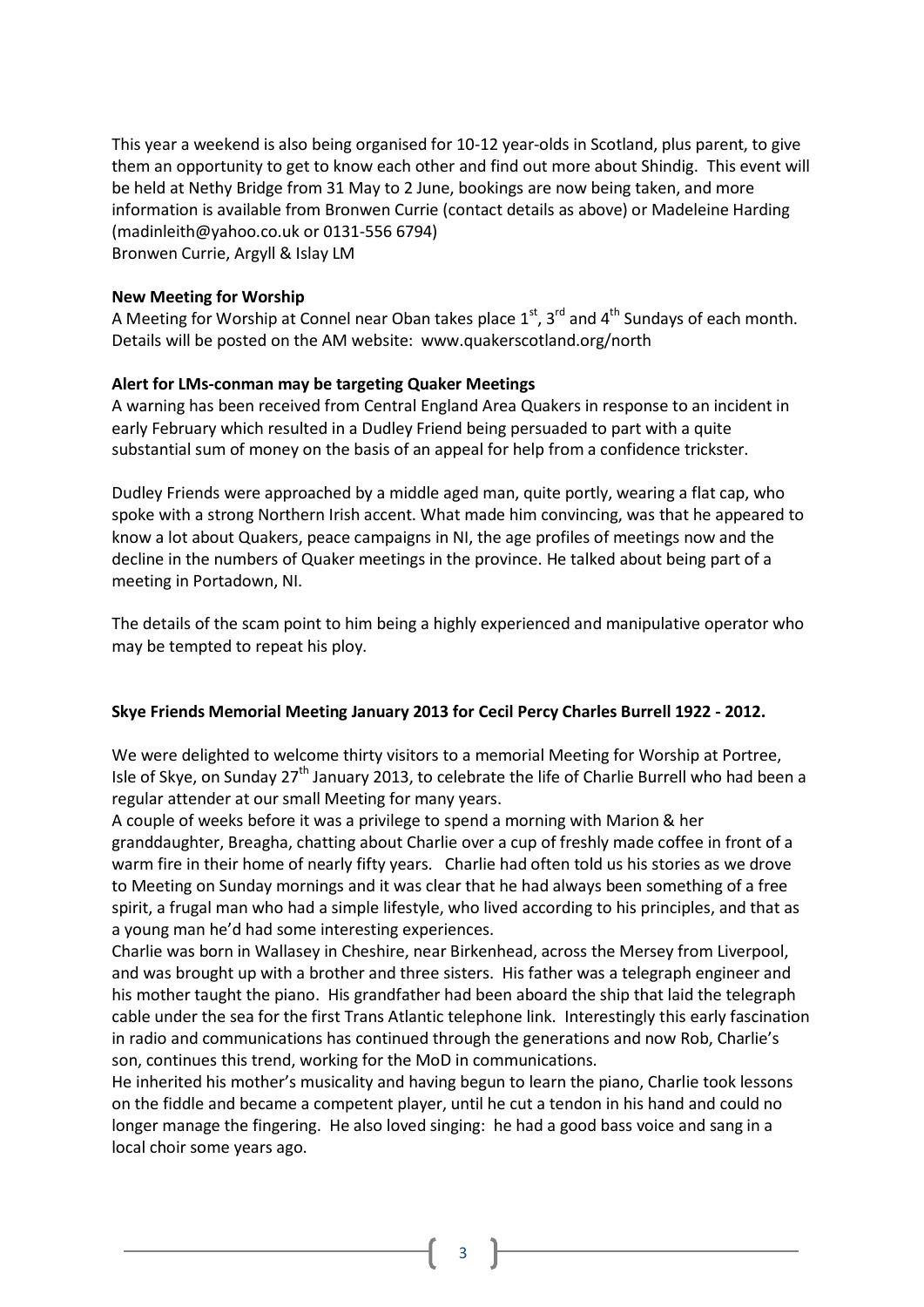Charlie and his brother were quite adventurous and Marion told me about an occasion when the two boys took a bike ride from their home into North Wales. They must have ridden a long way before turning round to go home, by which time they were tired, so they called at a police station and told their story to the sergeant who arranged for them to be driven home in a police car with their bikes! Would that happen in Portree today? Just maybe!

Charlie won a scholarship to Wallasey Grammar School where he developed an interest in languages and science. When he left school he worked as an analytical chemist for Bibby's, a company that made cattle feed, soap and oils. In the evenings Charlie studied at Liverpool University and became a friend and student of a Russian professor. Charlie had already learnt French and German at school and now added Russian to his languages.

War came and Charlie was conscripted to Durham Light Infantry with whom he did his basic training. During this time Charlie's linguistic talents were recognised and he was transferred to the Intelligence Corps. Charlie later added Serbo-Croat, Czech and Polish to his repertoire. During the War Charlie's role with the Intelligence Corps included interrogating crews of ships arriving in Liverpool; he was behind the D Day landing translating and passing messages; he was stationed on the French / Belgian border, keeping watch and reporting to the authorities; and he was proud of the fact that, having made good time on his motorbike, he was the first British soldier on the Danish border when Denmark was liberated.

After the War he was sent to the Far East, to Malaya and Java, to counter the communist threat. In 1947 Charlie was demobbed and wanted to learn farming. He didn't want to do an indoor job so he worked on various farms for experience. However, he didn't earn enough farming so he took a better paid job with Esso, as a tanker driver, based in Northampton.

There he met Marion, a librarian, at an evening class where they had enrolled to learn Russian. Asked whether it was love at first sight, Marion smiled and answered 'No, it was a friendship, which developed'.

In 1965 they were married and after six months they moved to Skye, where they had holidayed several times and Charlie had bought their croft. They had little experience of the life which lay ahead of them. The croft house had been burnt down and needed to be completely demolished and re-built. They packed all their possessions into Charlie's Fire Tender and towed their caravan, which was to be their home for the next few years - a five day journey. At that time the ferry to Skye held just six cars, and Charlie drove his vehicle and caravan proudly on to one side, while a Rolls Royce occupied the other. The ferryman, wondering what to charge, asked if this was a commercial vehicle ... no, it was not ... and Charlie was pleased to cross for the price of a car!

The croft was grazed by sheep, the house was a ruin, and the caravan was installed. Charlie and Marion set to work to clear the house site and discovered that the ruined house had no foundations. Charlie winched out one of the cornerstones and erected it in memory of the old house and its occupants. They began to dig foundations for their new home in 1973. Marion helped with the work until their daughter, Jenny, was born in 1974 and Rob followed two years later. The young family moved into their new home, built entirely by Charlie, when Jenny was six years old.

There was a story that linked the house fire and the cutting down of the rowan tree in front by the previous owner of the house, a big strong man, known as Buffalo. The tree has never been cut down since and is still growing strong.

Charlie & Marion kept three cows, one for milk, and hens for eggs. They fenced their garden so they could grow vegetables: no chemical fertilisers for Charlie, he was very principled.

Charlie built a weaving shed, set up a loom, bought in yarn from Hunters of Brora or the Isle of Lewis and worked through the winters making tweed. Marion spun local fleeces and knitted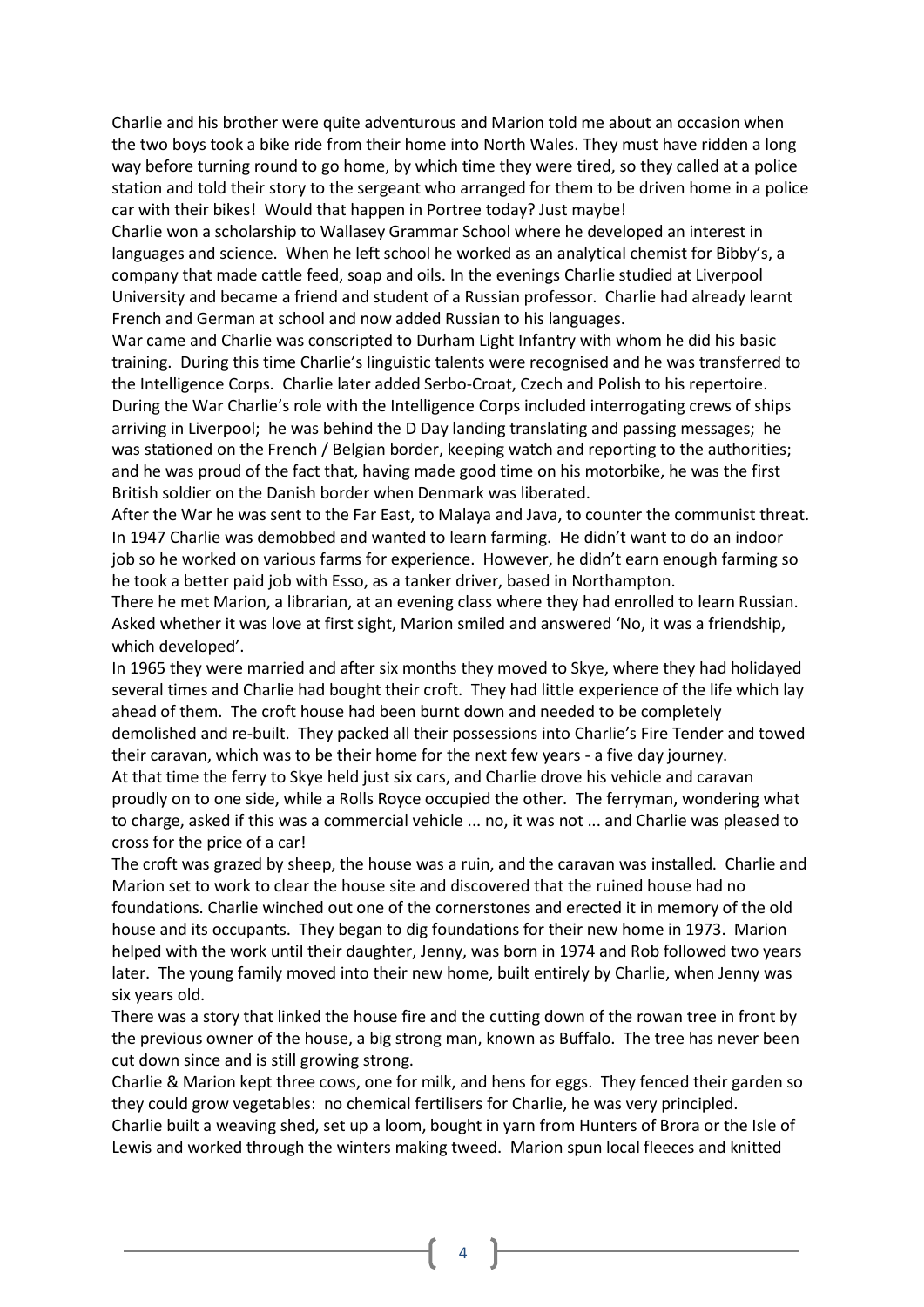hats, gloves, scarves, sweaters (made to measure when requested). A sign on the roadside invited visitors to come and see the weaver at work and to buy their hand made products. Charlie was a great reader of travel books, particularly of Lawrence van der Post, and of history, especially of the Napoleonic wars.

For Charlie and Marion, attending church linked their lives with the local community, but Presbyterianism was not for Marion. She read widely about religion and attended an exhibition in the library about the Quakers and felt comfortable with what she saw. Charlie had met Izik through the singing group and he introduced them to the Portree Meeting.

Asked to describe Charlie in three adjectives, Marion had no hesitation in saying he was loyal, he had great integrity, he didn't make compromises and lived true to his beliefs, and she added stubborn to her description. Breagha, who had listened with great interest throughout, described him as generous**.**

Charlie lives on in our memories. A real character, a proud man, a humble man ... proud and humble don't usually go together, but in Charlie's case I think they do. Ann Galbraith, Skye Meeting

#### **Review: The Shoemaker's Wife by Adriana Trigiani**

For her latest novel, this Italio American author has taken as her theme the priestly abuse of young adolescents, which has rocked the Catholic Church in America.

This tearjerker of a book is in two parts. The first part is set in a small village in the Italian Alps, where the word of the parish priest in the early part of the last century is law. In this instance the word of law is used to protect an ambitious worldly priest from the consequences of his actions. The story now moves to the New York of the great days of Caruso and the Metropolitan Opera House. It is to this faraway city that the youthful unintentional witness to the scene of the abuse has been banished.

The book also looks at the Western Front and the terrible effects of chemical warfare long after the event. In passing it explains how the structure of American society was changed with promise, on enlistment, of automatic American citizenship for returning veterans of other nationalities. So vivid are the descriptions of the injustice of the priestly cover-up and its long term psychological damage that the reader is in a state of constant empathic emotion.

Roger H Quinn, Inverness LM

# **Report of North Scotland Area Business Meeting held 16th February 2013 at Aberdeen**

**Opening worship: Reading from Woodbrooke Young Persons Conference in December.**

#### **13.1 Clerking Arrangements:**

Ann Millar has asked to be released from service as Clerk. We accept Ann's request with regret and thank her for work on our behalf. In the mean time David James and Peter Heald will act as co-clerks until a Clerk is appointed.

#### **Present:**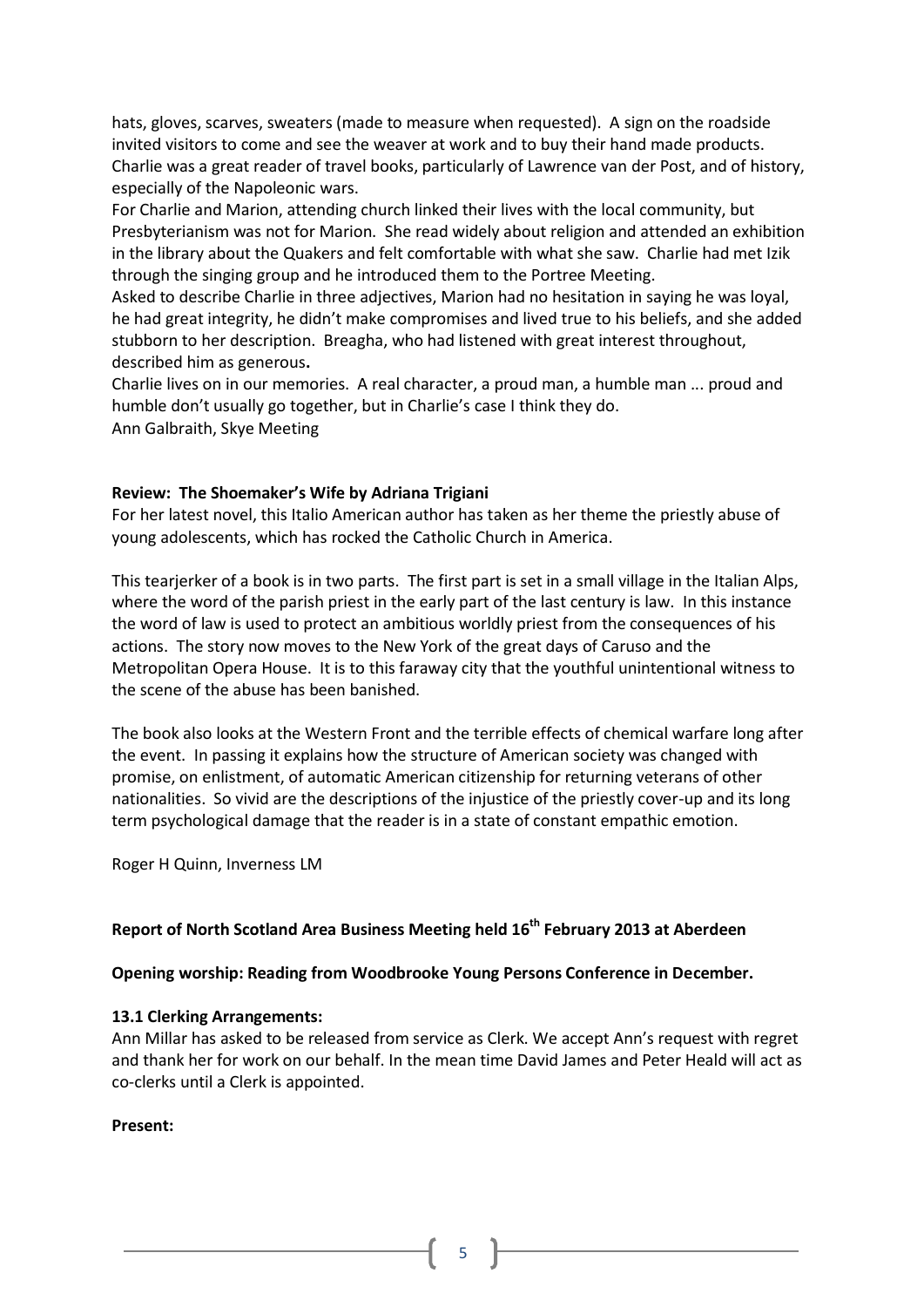Gail Nieman, Diana Brockbank, Mary Dower, Marion Strachan, Penny Selbie, Derek McLean, Peter McCaffery, Jane Palmer, Oriole Hall, Clive Potter, Pamela Affleck (A), Juli Salt, David Sanders, David James and Peter Heald.

# **Prevented:**

Eva Deregowska, Seonag Robertson, Ann Millar, Johanna Quinney, John Melling, Nigel Dower, Eleanor Fairclough, Ian Bonner-Evans, S Mills.

# **13.2 Meetings Represented:**

Aberdeen, Banchory, Forres, Inverness, Lochaber and Lorn, Oban, Syke.

# **13.3 Report to Northern Quaker:**

We appoint Julie Salt for the  $16<sup>th</sup>$  February 2013 and Mary Dower and Diana Brockbank for the  $11<sup>th</sup>$  May 2013

# **13.4 Representatives to General Meeting:**

We appoint David James for GM on the 2 March in Glasgow.

# **13.5 Report from Nominations Committee:**

We have received a report from David James. We ask nominations committee to respond to the need for information about the posts at present in NSAM in consultation with Elders and Overseers, to encourage offers of service from members and attenders who are not currently involved. A revised offer of service form is being drawn up by the Nominations Committee alongside a document outlining the posts at NSAM, information would also prove useful to NSAM.

We have received a report for the Nominations Committee for 2012. We thank Nigel Dower for the work that he has done in convening the Nominations Committee

# **13.6 Report from Trustees**

Derek McLean reported that donations for 2012 recommended in minute 12.24 have been paid. We ask the Treasurer to bring forward donations for 2013, Woodbrooke 500pounds, BYM 1500 pounds, NFPB 500 pounds Summer Shindig 500 pounds. We will consider this item again in November in light of our financial position at that time.

We have received the report and accounts for the year ending December 2011. We thank our previous and present treasurers for their work.

The Trustees will be drafting a new Contributions Schedule and a Gift Aid form. Friends will be given more advice on the financial needs of Local, Area and BYM to guide their giving.

A draft Memorandum of Understanding is being drawn up which will be adapted to the needs of Local Meetings in consultation with each Local Meeting.

Trustees have approved a safeguarding procedure, which will be distributed to Local Meetings along with the safeguarding policy.

**13.7 Report from Outreach Conference "Reaching in Reaching out " on the 18-20th January:** Jane Palmer attended the conference and is to prepare a report for the Northern Quaker.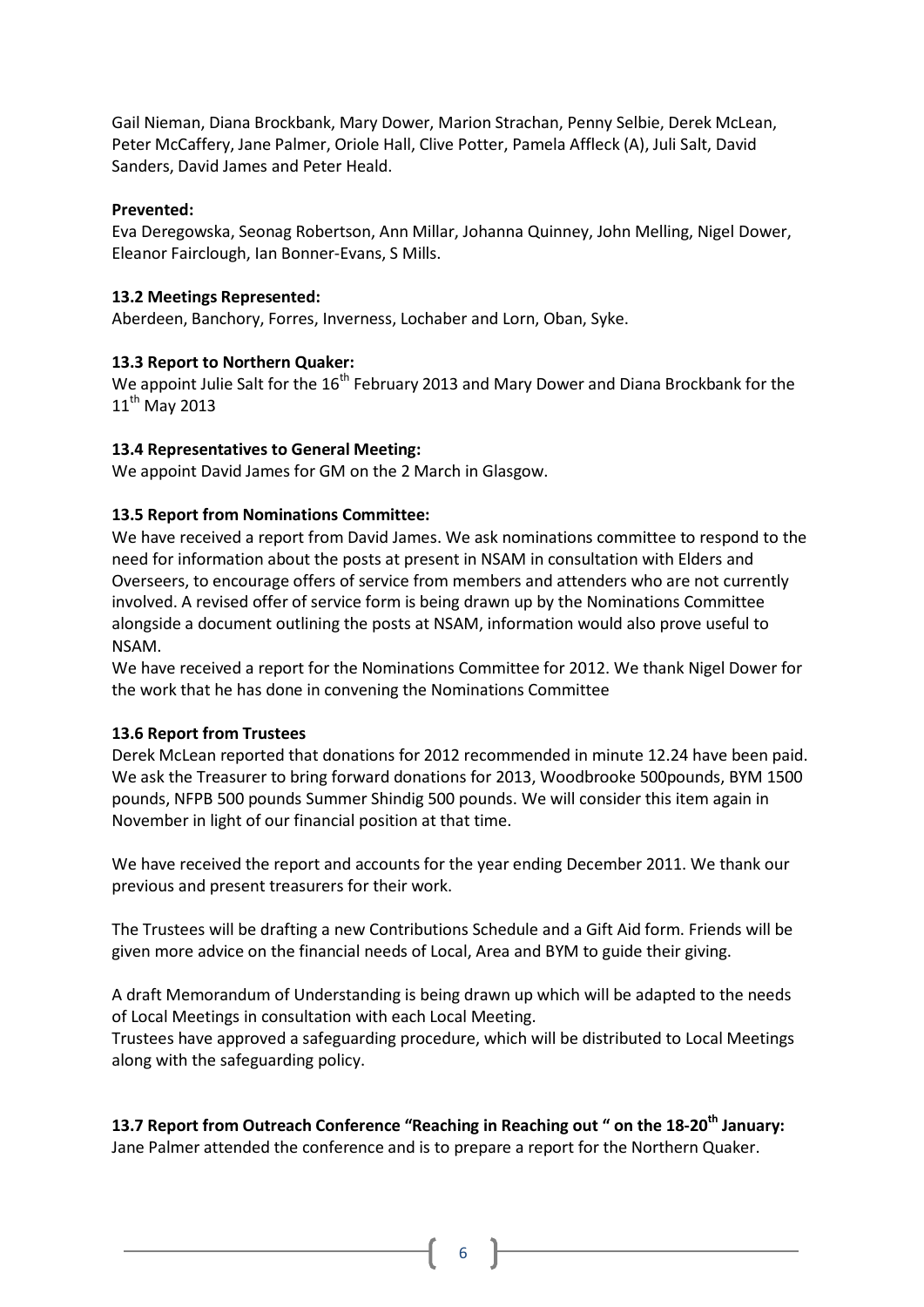# **13.8 Report from Meetings for Sufferings:**

David Sanders spoke about some matters arising. Perhaps we should bear in mind the dates for Meetings for Sufferings when arranging the dates and frequency of Area Meeting. .

# **13.9 Area Meeting at Pluscarden Arrangements:**

The Abbey and Pluscarden Hall have been booked. We ask the Pluscarden committee to contact Ellen Moxley and Helen Stevens and informally NFPB for suggestions for a presentation at Pluscarden residential weekend.

# **13.10 Report from CYP Advocate re Guidelines for Area Meeting and the appointment of a named elder for CYP:**

We have received a report from Johanna Quinney. Local Meetings are advised to down load 'Area Meeting Children and Young people's work advocates leaflet.

Clive Potter and Jane Palmer report back from discussions regarding an inter-generational residential AM in 2014. This could be an additional AM or one replacing the residential Meeting at Pluscarden. Money from the Ernle Beyts's Bequest will be used to support this Meeting. We ask Clive, Jane and Johanna to look into possibilities.

Children and Young Persons Advocate Johanna Quinney has requested an Elder/Overseers to work alongside her. We ask Inverness Local Meeting Elders and Overseers to discuss this with her.

# **13.11 AM at Caithness:**

We intend to hold AM at 11.30. We ask LM clerks to contact Phyllida with details of Friends intentions for the weekend. This should include intentions Friday, Saturday and Sunday and should be sent by the  $14<sup>th</sup>$  March. The clerks will circulate the program for the weekend with these minutes.

# **13.12 Elders and Overseers:**

We have received a notification regarding Eldership and Oversight at Nairn Meeting from Johanna Quinney. E and Os have considered this notification and we ask Nairn Meeting to let AM know of a Friend who would serve as a representative on the Eldership and Oversight Committee.

We considered "Spiritual Reviews" within the Area Meeting we ask Local Meetings to consider this.

# **13.13 Membership:**

Certificates for Transfer of Membership in to NSAM have been received for the following friends:

Gabrielle Anderson Anne Barnes Jane Bromley Amanda Manouvrier Geoff Palmer Jean Thompson Beatrice Wood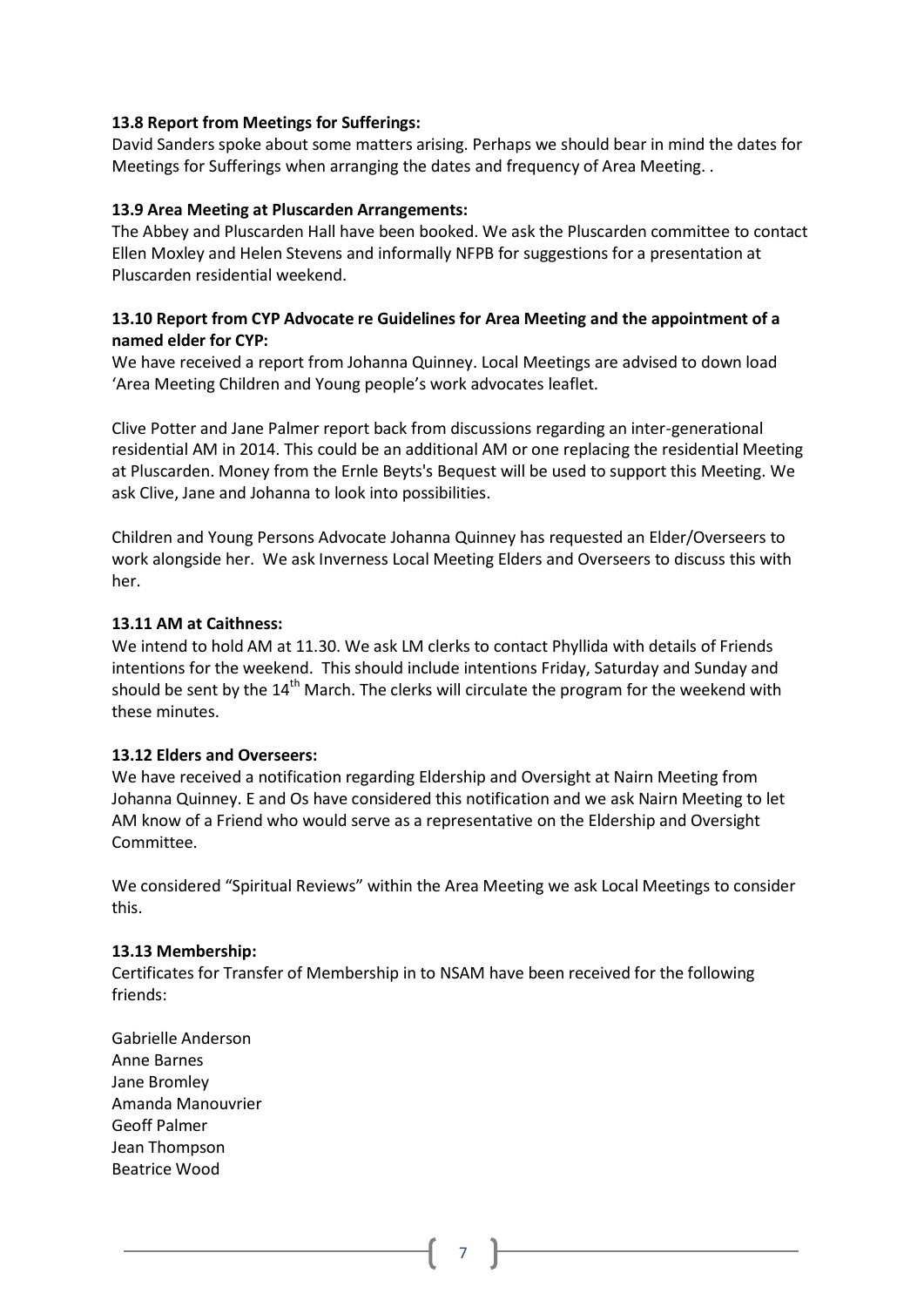We ask the membership Clerk to prepare a Certificate of acceptance and send it to the requesting Area Meeting.

# **13.14 Leaflets Maintaining Boundaries and Maintaining Communities:**

We have received leaflets "Maintaining Boundaries'' and ''Maintaining safe Communities" we draw these to the attention of Local Meetings, E and Os and the Pluscarden Committee.

# **13.15 New Meeting for Worship**

A Meeting for Worship at Connel near Oban takes place  $1^{st}$ ,  $3^{rd}$  and  $4^{th}$  Sundays of each month. We ask for the Meeting to be added to the AM website and mention in the Northern Quaker.

Signed in and on behalf of AM Clerk Peter Heald

# **Area Business Meeting in Aberdeen – a personal overview – 16th February 2013**

By the time the newsletter is out the minutes will have been made available to you through your correspondent/ clerk/ convenor, so this as always is a personal feeling about the day. (May not be 100% accurate but the best my memory cells can offer!!) Conference reports are in the newsletter – contain loads of interesting and good stuff – I won't repeat- but our representatives work hard on our behalf and love to hear from you and what you may think. Sometimes giving out the reports feels like going down a big void – do let them know you appreciate and support them!

During the opening MfW this was read to us:-

*"Joys, passions, sorrows, understanding, genuine relationships with all ages, deepen our Spiritual Community" From Friends General Conference Toolkit.*

*If we are to create vibrant, spiritual and intergenerational communities we as Friends, must make a fundamental shift. A change in how we see and relate to one another. We must shift towards intergenerational communities and engagement, which requires us to see that we are all part of the PRESENT of Quakerism and that together we create the FUTURE of the Religious Society of Friends.*

*How can that be done, how to move from separation, to linking and working, playing together?*  from the Woodbrooke Children's and Young Persons Conference December 2012.

Usually about a week before every Area Meeting, our Eldership and Oversight committee meets, mostly by telephone conference. The first thing we do is to check in around each meeting to see how we all are and if there is any news. Although not every meeting may be present in that moment – one way or another we will have been in touch with each other. This means that at ABM, there is a good awareness of our whole Area Meeting, however many attend.

ABM is always residential for some and this February, fourteen Friends, some travelling hundreds of miles and across water, took the opportunity to have the privilege to attend ABM, and I was interested to note that 8 of us were currently on the Eldership and Oversight Committee.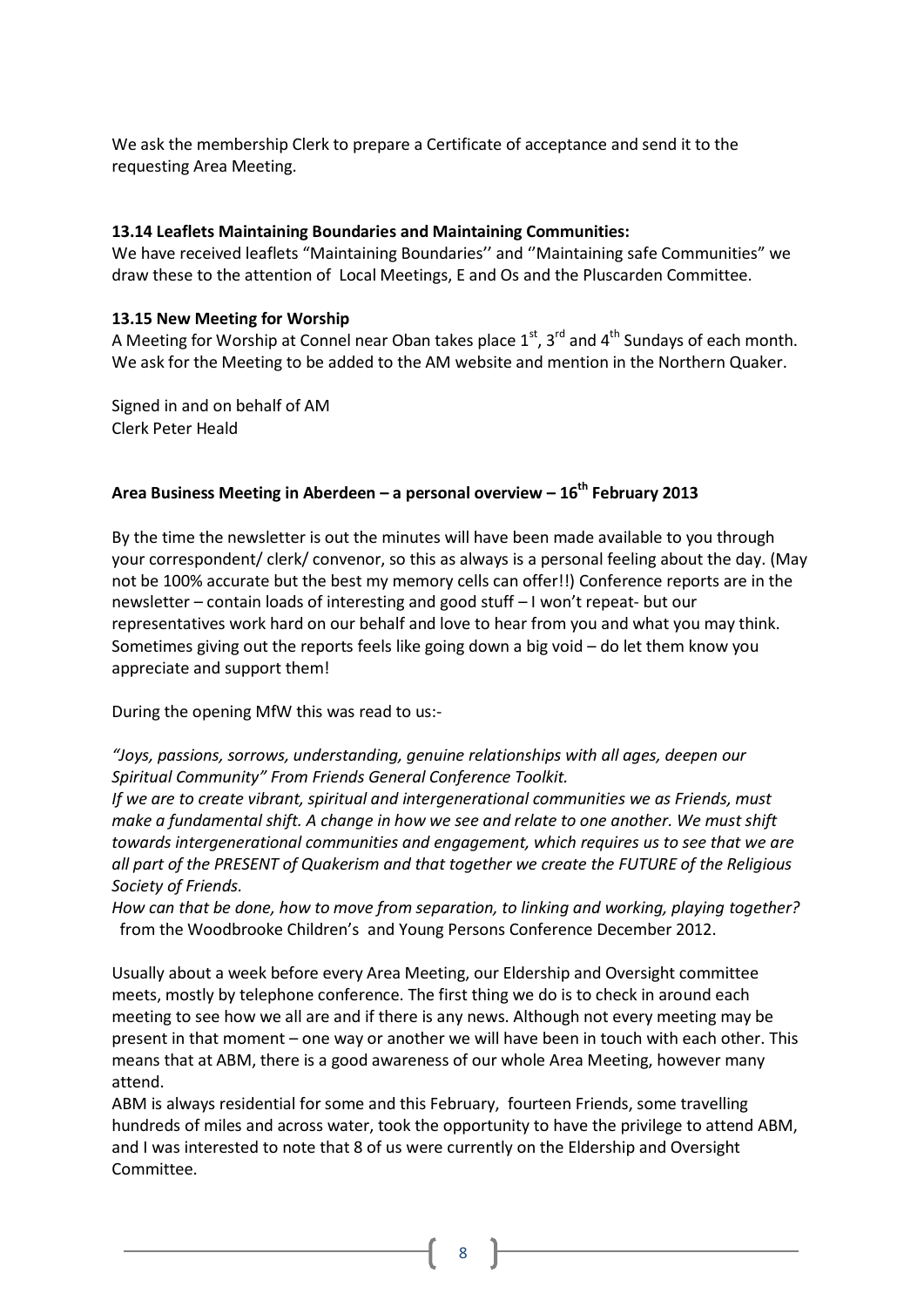This doesn't mean that we all think the same – oh no. I notice (oh dear) that I often mentally greet an idea that apparently is different to mine with intolerance, yet on reflection, or maybe after a few more ministries, come to see the wisdom and discernment in the offerings.

Nominations – noted that although we are challenged to fill posts as an AM we actually have no more posts to fill than QF&P advises. To lessen the number of jobs, amalgamating the posts for the 2 Trusts is a possibility – already done to a certain level anyway, and the Charity Commission in England and BYM are encouraging this kind of amalgamation.

A new offer of service form is being finalised – look out for it and do consider offering whatever you may have to offer! J

Marion Strachan had me giggling and enlivened giving the "Report and accounts for the financial year ended 31 December 2011." She made the serious point that "This is the means by which we live our Quaker Lives." She also implored us to support our local treasurers by keeping our transactions well documented. "Treasurers aren't necessarily wonderful with money – they are just the ones that didn't escape". (The Friends who didn't say no quickly enough when the post came up- my wording! )

It was so nice to hear that a new Meeting for Worship has started up at Connel near Oban (taking place  $1^{st}$ ,  $3^{rd}$  and  $4^{th}$  Sundays of each month.) We are a family of little meetings who come and go as needed over the years. Juli Salt, Forres LM

### **Meeting for Sufferings, 1 December 2012**

The 'Canterbury Commitment' of Yearly Meeting 2011 committed Quakers in Britain to becoming a low-carbon, sustainable community. Meeting for Sufferings was asked then to take forward this commitment, and in order to establish a baseline for future reference it asked all local meetings to carry out assessments of their own current patterns of behaviour. It also set up a group to encourage and assist meetings with the concern and to report back regularly. In December we heard that the group has been finding this task challenging, and is now asking for help with finding unity on the way forward.

Where does our worship – where do the promptings of love and truth – lead us in relation to this concern? Do we recognize the concern? Are we unsure what to do about it? Are we aware of contradictions in our lives but either unable to resolve them or reluctant to face up to them?

There are some inspirational examples of Friends and meetings responding to the challenge, and good work is being done. As regards the assessments asked for, 40% of meetings have completed a 'carbon calculator' and 25% have responded to a 'meeting check-up'. Some other meetings have been in touch to say why they did not carry out the assessments, but most have remained silent. In order to help the Canterbury Commitment group, MfS representatives are invited to explore with those meetings why this is, and what further help might be welcome.

North Wales Area Meeting had sent to Meeting for Sufferings a minute proposing a revision of *Quaker Faith and Practice*. Possibilities considered by the Canterbury Commitment group also include a revision of *Quaker Faith and Practice* to embed sustainability in our faith and witness and perhaps to include some 'green' advices and queries.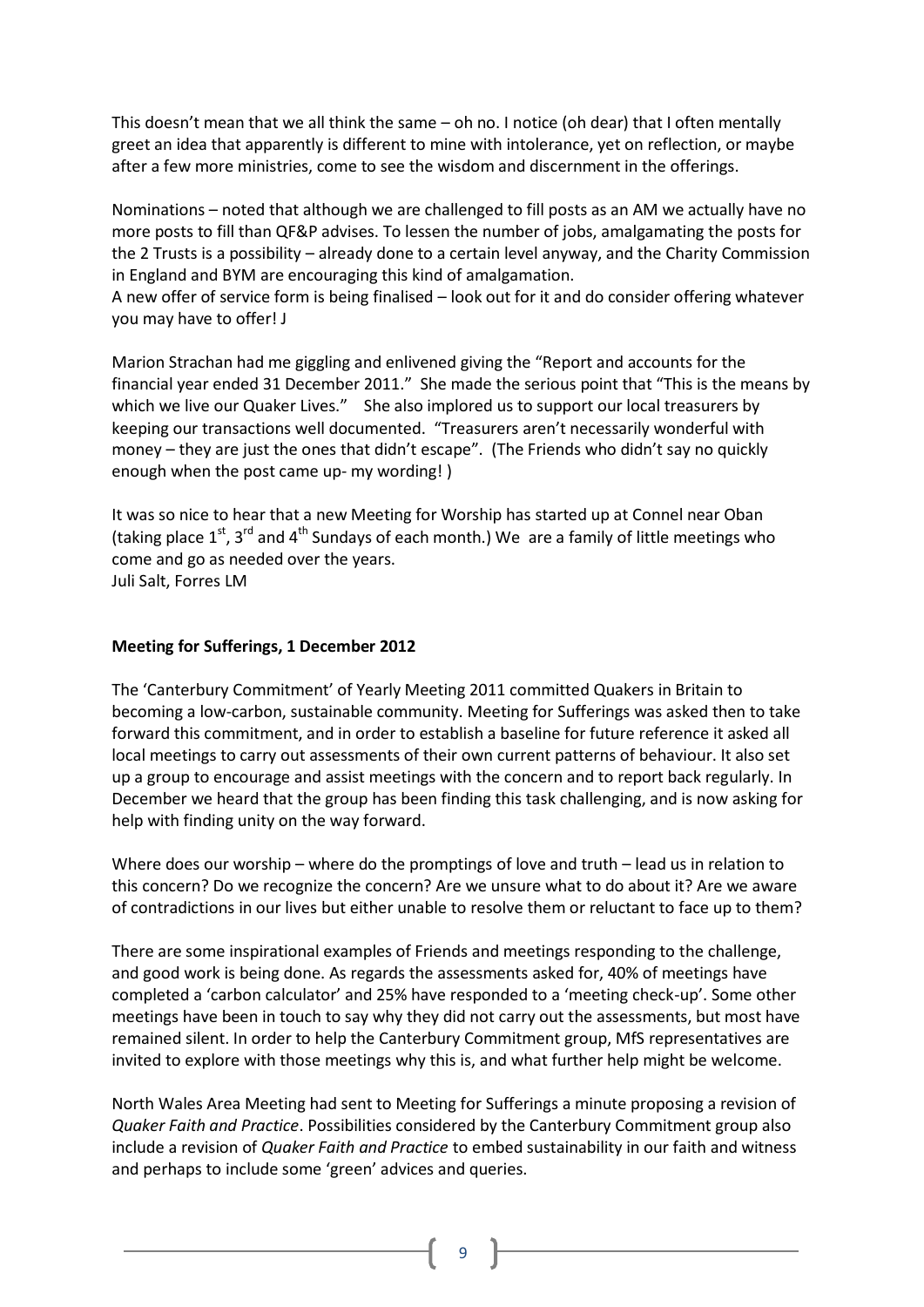The Yearly Meeting Treasurer presented a budget for centrally managed work in 2013, together with estimates for 2014 and 2015, which both include income from legacies and gifts to the value of around £2.5 million, or one-quarter of total revenue. We also read in BYM Trustees' minutes of a suggestion to impose a cap on the extent to which centrally managed work depends on legacies and gifts. For example, out of all legacies and gifts received in any one year a maximum of £1.5 million might be allocated to core centrally managed work, with any amount over this dedicated to more 'adventurous', or occasional, projects. The effect of this would be to set the core of centrally managed work at a more sustainable level and to highlight the need for Friends' continuing regular contributions.

A special meeting of Quaker Finance and Property Committee was held on 7 December to consider what advice they should give about the possible reintroduction of a quota for contributions through area meetings. There is some way to go before this will be resolved.

We heard from Northumbria Area Meeting of the 'Pilgrimage for Peace and Justice', along a route from Iona to London, beginning 19 May 2013. This is being organized by Hexham Quakers and Northumbrians for Peace and is intended to highlight the inadvisability and injustice of the UK government's proposal to spend up to £100 billion at this time renewing the Trident nuclear missile system.

The Quaker Committee for Christian and Interfaith Relations (QCCIR) has received four documents from the World Council of Churches (available at www.quaker.org.uk/qccir via links in the Autumn/Winter 2012 e-newsletter) and intends to engage with these. The committee asks us to uphold them in this testing process. I hope that with the help of those Friends among us who are familiar with Christian language, we can find words that speak to members of other Christian churches. One of the four WCC documents, with the title *Economy of life, justice, and peace for all*, is a prophetic call to action, likely to resonate with Quakers generally.

Throughout the day – including in the Trustees' morning surgery – it was possible to discern through various strands a subtext about the benefit of good communication all the time, especially for establishing a basis of trust.

Please feel free to ask either of your MfS representatives, David Sanders or Jane Palmer, if you would like more information about the work of the meeting.

David Sanders, Skye LM

#### **Of nominations elders and overseers and other matters**

It has been suggested that articles about the various offices within our AM might be written to give a better understanding of what is involved. My qualifications for writing this article are simply that I have had, of necessity, experience of these roles over a long period of time. It is hoped that others might write of their experiences both in the same and in other roles.

Forty years ago Nominations Committee was made up of three Friends all ex officio, namely the Clerk of Es and Os, Clerk of Aberdeen and the Correspondent of Inverness Meeting (myself). It must be remembered that the Committee can only nominate from the talent it has available, sometimes with disastrous consequences. In particular the occasion when an ex prison officer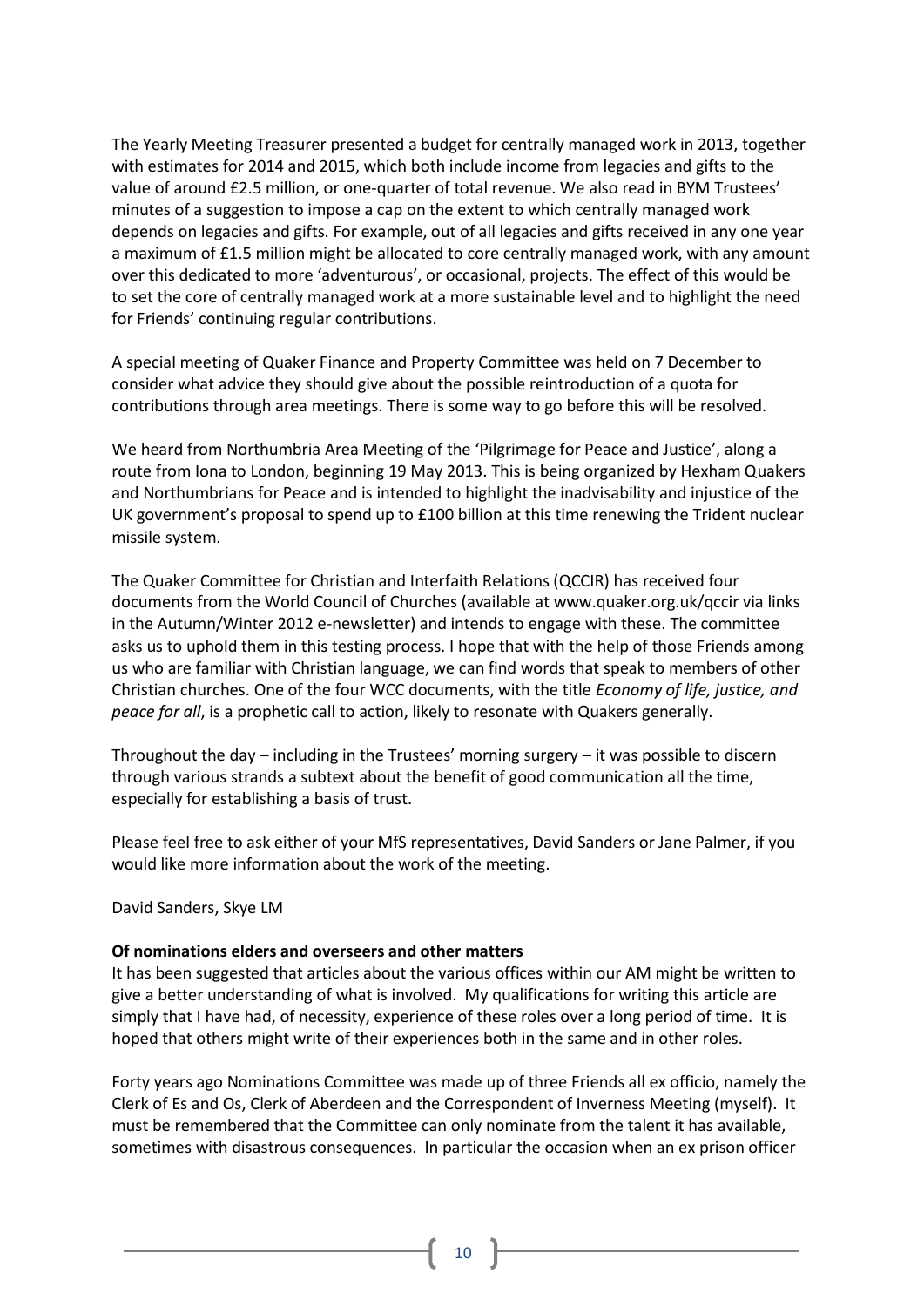was appointed Clerk of MM (Hobson's choice) and a stand up row ensued during the business meeting.

A present cause for concern is the current practice of requesting "expressions of interest" from Friends who think their field of expertise may be of use to the Society. Which it probably is, but by formally requesting these expressions is not Nominations pre-empting the process of discernment and thereby missing out the talents of less prominent Friends? One feels that returning to the ex officio system would be a good option.

The current idea of Es and Os representatives from smaller meetings needs to be questioned. Either one is or is not an E or an O, although I do value the contributions of the present reps. In our priest-less society somebody needs to be available to lend a confidential listening ear, with authority to act when necessary. But just as a vicar or minister needs to consult with others under the seal of confidence, so do Es and Os. Therefore our business should be in private.

No writing of Es and Os in NSAM would be complete without mention of Jim and Jo Wickens who all the time that the children involved in the Orkney Child Abuse were away from home, gave so much time and took so much trouble to bring succour to the parents. Each Monday they would set off, returning on the Friday so that Inverness Meeting could be kept informed of the current state of the battle to get the children returned to their homes. Another great service Jim and Jo did was to visit outlying Friends, in particular those on the West coast. For a number of years in the summer they would go west to try and see as many Friends as possible. Perhaps some newly retired and physically active Friend might make this a concern.

Another cause for concern is the behaviour of Friends at business meetings. As well as the instance mentioned earlier, sometimes, just sometimes, we forget the worshipful part of our business meetings!

Soon it will be Easter, the greatest festival on the Christian calendar. True our Society does not follow the accepted path of designated saints' days and in earlier times did not recognise the fixed dates of nativity or resurrection. Both festivals having been instilled into our northern psyche ever since man ventured northwards out of Africa should be times of great rejoicing and thanksgiving. In this I am reminded of something the late Stan Jones<sup>\*</sup> once expressed to me, saying how he wished he could be in Greece at Easter time to hear the great Orthodox cry of "Christ is risen".

Roger H Quinn, Inverness LM \* Stan Jones was a member of Inverness Meeting

# **Spiritual Beings?**

"What is man that thou are mindful of him?"

What are we? Body, mind and spirit? A body which becomes weaker A mind that is sometimes confused A spirit that can become broken by life's woes? "That of God", say Friends –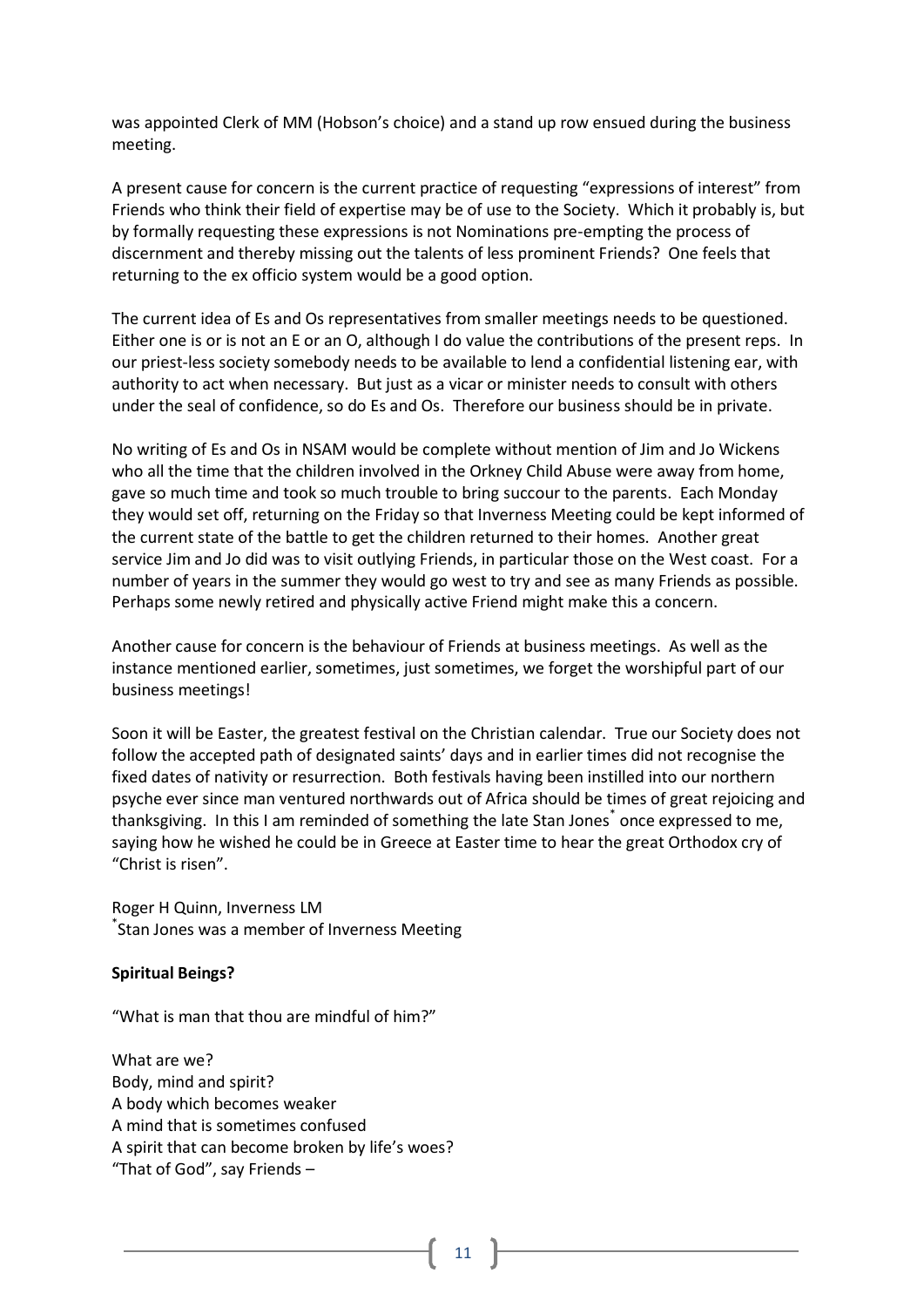Our spirit can still rise Above cares and troubles, Illness and pain, Held in the Light we can know strength again And love and peace, If we are mindful of the Spirit both without and within.

Anne Harding, The Submitted by Isobel Bracewell, Aberdeen LM

# **A Blessing for Death**

I pray that you will have the blessing of being consoled and sure about your own death. May you know in your soul that there was no need to be afraid.

Now your time has come, may you be given every blessing and shelter that you need.

May there be a beautiful welcome for you in the home that you are going to.

You are not going somewhere strange. You are going back to the home that you never left. May your going be sheltered and your welcome assured.

May your soul smile in the embrace of your anam cara.

John O'Donohue, Irish poet and mystic who reaches back into his Celtic spiritual past for his inspiration.

Submitted by Isobel Bracewell, Aberdeen LM

# **10 reasons why spirituality is important for prisoners**

1. Many prisoners are deeply shocked and even traumatized by the idea and the experience of going into prison. They need *comfort and consolation* for what has happened to them. Spirituality can offer that.

2. All religions, whether Christianity, Islam, Hinduism or Buddhism, contain ideas of religious *practices* like prayer or meditation. These practices can be consoling in themselves, but they can also create a more reflective, calm frame of mind.

3. Some people talk about mindfulness. The idea is not just to be aware of what you are thinking and feeling, but to be totally *conscious* of your thoughts and feelings, thinking about thinking and feeling about feeling, as it were. There is good evidence that this produces therapeutic benefits.

4. Mindfulness can also contribute to *self-control*, and one way of looking at crime is that it is the result of a lack of self-control, focusing on immediate gratification and ignoring the potential for harm to others and risks to your own longer term prospects.

5. Religious belief almost always contain the notion of *atonement* or *redemption.* The emphasis is placed on recognising what you have done wrong and doing something to make amends, over and above simply deciding not to do it again. This idea is closely akin to ideas of restorative justice and these have been found to be extremely effective.